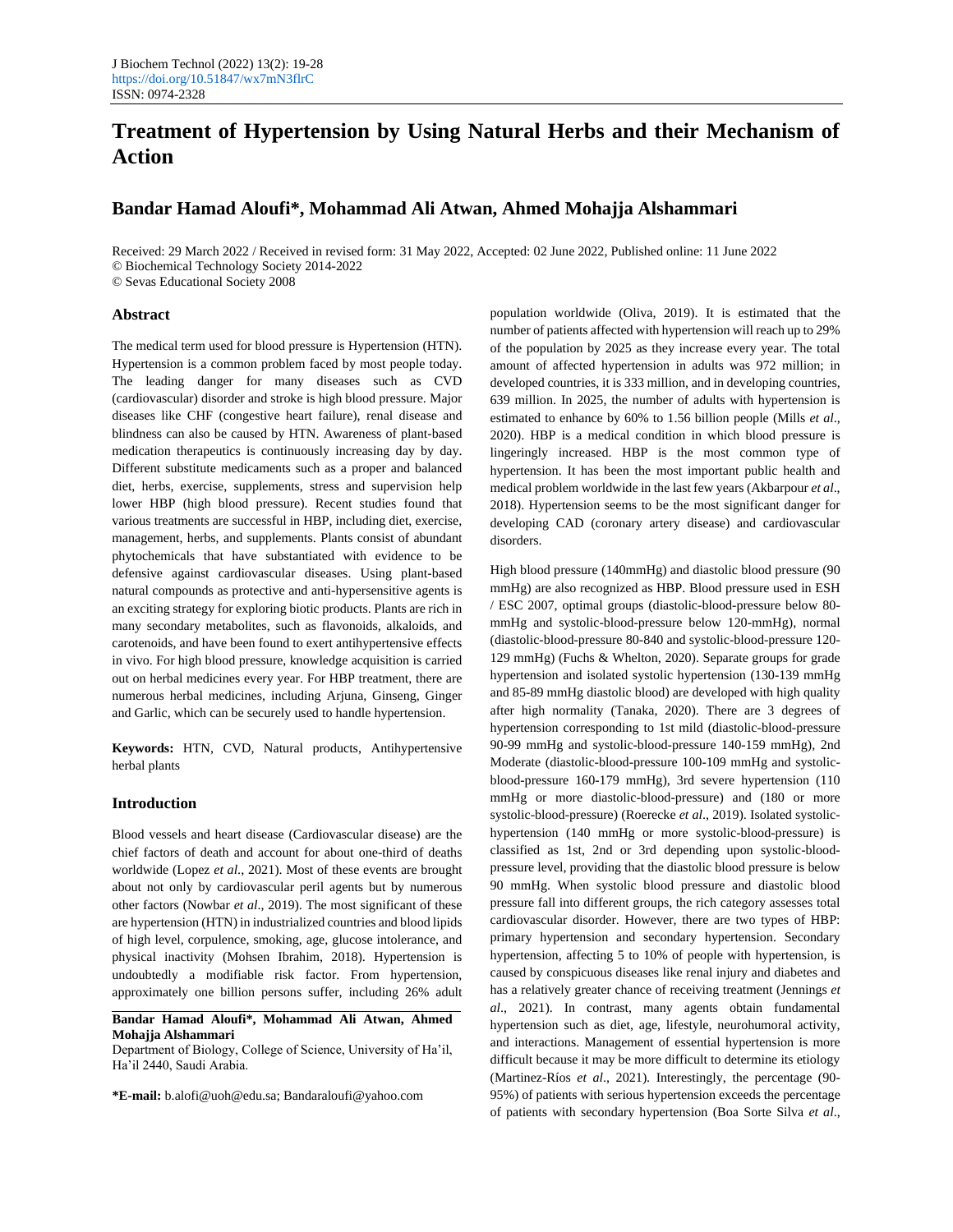2021). Menace agents for heart attack, heart failure, and arterial aneurysms are permanent HTN(hypertension) stroke and are one of the prime reasons for immedicable renal disease (Surma *et al*.,

2021). Graphical interphase and the role of natural phytochemicals in hypertension are indicated in **Figure 1.**



**Figure 1.** Graphical view of the effect of natural plants on hypertension treatment

## *Role of Natural Plants in Hypertension Treatment*

From a particular time until the commencement of highly developed social and economic structure, the oldest friends of humanity are plants (Diop *et al*., 2022). Despite giving shelter and food, it is also a good source of medication and has been accustomed to healing abilities and pain-relieving. Even today, people depend heavily on the healing potential of plants in semiurban and rural areas (Khattulanuar *et al*., 2022). According to the WHO (World Health Organization), approximately three-quarters of the world's population is dependent on traditional medicines for health care. Natural products from plant resources play an important role in improving human health quality in many parts of the world (Bell *et al*., 2019). Consumption of natural products is important for treating many fatal diseases because they have not been shown to produce toxic effects (Xiang *et al*., 2018). A large number of scientific literature provides evidence of the ethnopharmacological use of various medicinal plants against various diseases. Because of economic factors, nearly 80% of the population in developing countries still use plant extracts as a drug. A moderate rise in blood pressure reduces life (Zheng *et al*., 2020). Improvement in BP reduction and control in the peril of related health problems can be done by medications, as well as changes in diet and lifestyle

## *Complications of Hypertension*

This disease does not show any early symptoms and eventually is the utmost significant cardiovascular risk factor, also known as silent kills (Artru *et al*., 2022). Heart attack, congestive heart failure, stroke, chronic kidney disease (hypertensive nephropathy), hypertensive-retinopathy, left-ventricular enlargement, and aneurysm (Aspite *et al*., 2022). Blood pressure and thus increased heart rate or prolonged hypertension, associated vascularizing and subsequent atherosclerosis are linked to issues with hypertension (Gupta *et al*., 2022). Accelerated atherosclerosis is accompanied by vascular and cardiac or prolonged hypertension. Hypertension is a major risk factor for causing coronary-artery abnormalities, Hypertrophy of the left ventricular, diastolic dysfunction and systolic dysfunction. It is regarded as a heart disease with hypertension that potentially causes heart failure (Denisova *et al*., 2022). Microcirculation is affected by hypertension, while accelerates atherosclerosis in large vessels (epicedial) are also affected by hypertension. Atherosclerosis has a great risk factor for creating direct injuries from mechanical stress in endothelial cells. High blood pressure can change permeability and enable the transport of additional lipoproteins to intact endothelial wall cells (Bailey *et al*., 2022).

#### *Pathophysiology of Hypertension*

Hypertension (HTN) mechanism is not fully understood, especially for essential hypertension (Webb & Werring, 2022). Hypertension is a disorder of blood regulation; the failure of the kidneys to secrete sodium promotes the excretion of natriuretic factors like atrial natriuretic factor; The overactive reninangiotensin system causes vasoconstriction and accumulation of sodium and water (Chia, 2022). Blood volume development contributes to HTN. The sympathetic, hyperactive nervous system raises stress (Ekblad *et al*., 2022). HTN is considered to be inherited and polygenic (caused by more than one gene), and some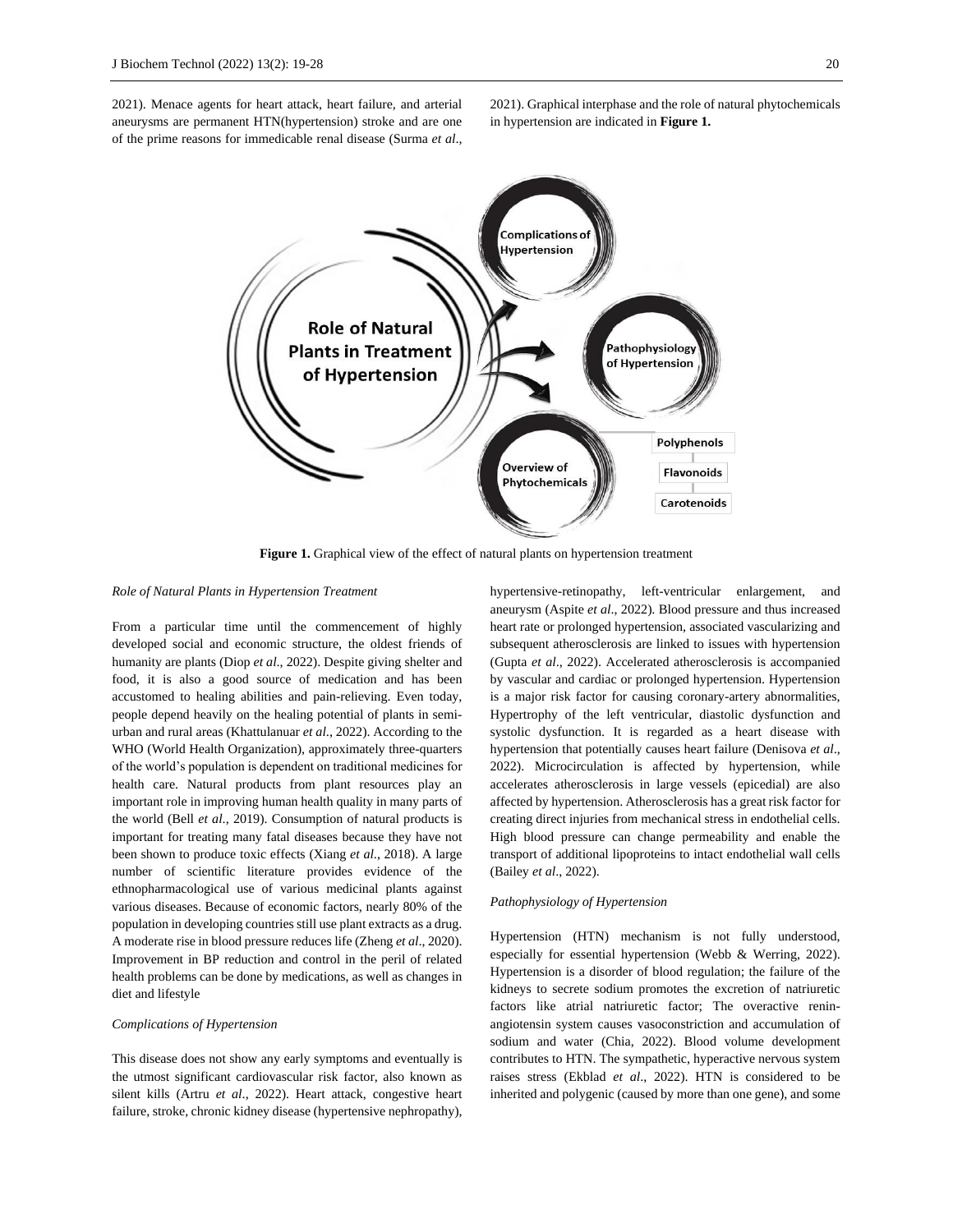candidate genes are thought to be etiologically present in this condition (Figure 2).



**Figure 2.** Pathophysiology of Hypertension

#### *Overview of Phytochemicals*

The scientific foundation essential for the formation and invention of novel drugs from a natural source is provided by the chemical characterization and analysis of the plant materials composition. Phytochemicals are natural compounds in fruits, vegetables, aromatic plants, leaves, medicinal plants, flowers, and roots (Shaikh & Patil, 2020). Based on their application in plant metabolism, these are characterized as primary metabolites (proteins, carbohydrates, and lipids) and secondary metabolites (steroids, polyphenols, alkaloids, and carotenoids) (Ike, 2020). This review sums up the existing evidence for the impact of photochemistry on blood pressure (Mondal & Rahaman, 2020). Excessive consumption of fresh vegetables and fruits is likely associated with a lower risk of death related to hypertension prevention.

## *Polyphenols and Hypertension*

Polyphenols are natural plant compounds present in plant food (vegetables, fruits, dark chocolate, tea, spices, wine, and herbs) (Liu *et al*., 2019). They neutralize the damaging free radicals that harm your cells and enhance your risk of conditions like diabetes, cancer, and cardiovascular disease (Waśkiewicz *et al*., 2019). Polyphenols are secondary metabolites of aromatic plants that spread widely throughout the herb kingdom. They have an aromatic benzene ring carrying one or more hydroxyl substituents derived from the Shikimate pathway or phenylpropanoid metabolism. Above 8000 polyphenol structures have been recognized so far. Polyphenol compounds include Caffeic acid, Chromogenic acid, Gallic acid, Coumaric acid, Ishamhamnetin, Quercetin, Naringenin, Kaempferol, Floretin, Enterolactone, Enterodiol, and Hesperetin (Durazzo *et al*., 2019). Thanks to its antioxidant effects and its ability to activate vascular endothelial nitric oxide synthase, polyphenols increase the bioavailability of endothelial nitric oxide and reduce blood pressure.

### *Flavonoids and Hypertension*

Flavonoids are abundant in dietary plants and herbs. Regular consumption of flavonoids has reduced the onset or progression of many cardiovascular diseases, especially hypertension (Maaliki *et al*., 2019). Flavonoids compound contains flavones and isoflavones. They have a high concentration in foodstuff like fruits, vegetables, legumes, grains, and soy. Polyphenolic compounds have much influence on the color and flavor of these foods. Flavonols flavones and isoflavones are famous for their hormonal activity but they are also potent antioxidant and tyrosine kinase inhibitor.

#### *Carotenoids and Hypertension*

Pigmented compounds family is synthesized by carotenoid plants and microorganisms but not from the animals. In plants, carotenoids contribute to photosynthetic machines and guard them against photographic harm. The main carotenoid sources in human nutrition are fruits and vegetables (Ahmad *et al*.,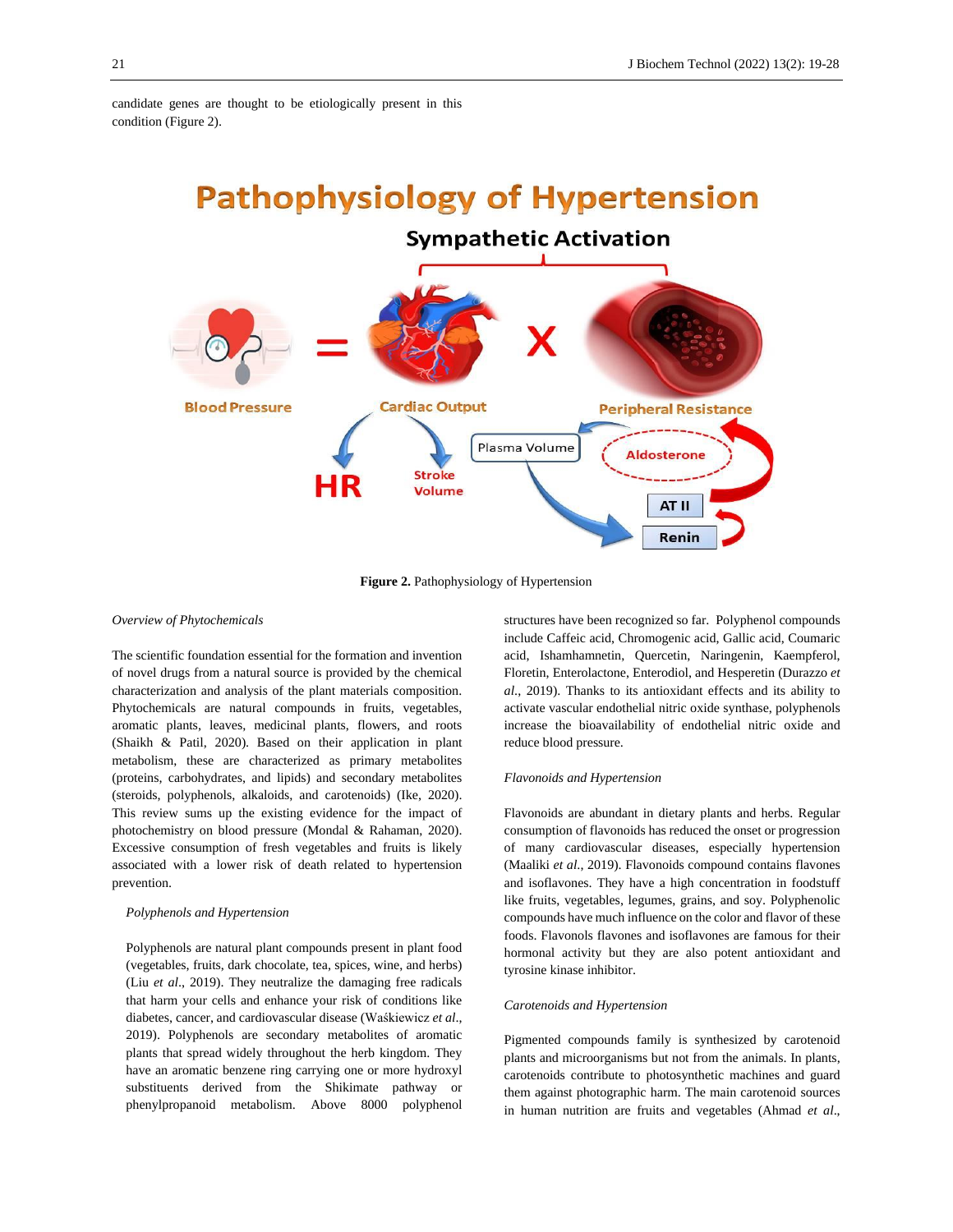2022). Carotenoids are present as a mini component in fruits and vegetables and also responsible for their colors red, yellow and orange. They are considered responsible for the beneficial property of vegetables and fruits in preventing human diseases like cardiovascular diseases (Toh *et al*., 2021).

Naturally occurring herbs and medicinal plants having antihypertensive potential / Back to nature

Over the past decade, herbal remedies have been used as a method of treatment that has increased remarkably. Having less

**Table 1.** Herbal drugs used for the treatment of hypertension

undesirable side effects, herbal medicine is a low-priced alternative (Thomas *et al*., 2021). Herbs and herbal remedies are not surprising because they contain thousands of bioactive components whose therapeutic applications are known (Alotiby & Al-Harbi, 2021). Herbs are used as pharmaceutical drugs providing a starting point for synthesizing more than 50%. Validation of these drugs will increase the trust of traditional drug users and cause suspicion of synthesized drugs. For the treatment of hypertension, many herbal drugs are used (Table 1).

| <b>Botanical</b><br><b>Name</b>                                       | Common<br><b>Name</b>          | Family        | <b>Chemical Constituent</b>                                                                                                                                                                                                                                                                                                              | Reference                             |
|-----------------------------------------------------------------------|--------------------------------|---------------|------------------------------------------------------------------------------------------------------------------------------------------------------------------------------------------------------------------------------------------------------------------------------------------------------------------------------------------|---------------------------------------|
| Allium<br>Sativum                                                     | Garlic                         | Liliaceae     | Sulfur-Containing Compounds Alliin, Ajoene, Diallyl<br>sulfide, Dithiin, Sallylcysteine,                                                                                                                                                                                                                                                 | (Agrawal et al.,<br>2010)             |
| Withania<br>Somnifera                                                 | Ashwagandha                    | Solanaceae    | Alkaloids Including Withanine, Withananine,<br>Withananinine, Pseudowithanine, Somnine, Somniferinine,<br>and Somniferine. The Leaves Of Indian Chemo Type<br>Contain Withanolides, Including Withaferin A.                                                                                                                              | (Kushwaha et al.,<br>2012)            |
| Hibiscus<br>Sabdariffa                                                | Hibiscus                       | Malvaceae     | Andhibiscic, Oxalic, Citric, Malic, Tarteric Acid                                                                                                                                                                                                                                                                                        | (Ajay et al., 2007)                   |
| Ephedra Sinica,<br>Ephedra<br>Intermedia Or<br>Ephedra<br>Equisetina. | Ma Huang<br>(Herbal<br>Ephedra | Ephedraceae   | Contain The Phenylproamine Alkaloids, L-Ephedrine, And<br>Pseudoephedrine. E. Sinica Contains 55-78% Ephedrine<br>And 12-23% Pseudoephedrine.                                                                                                                                                                                            | (Agrawal et al.,<br>2010)             |
| Angelicae<br>Gigantis                                                 | Chinese<br>Angelica            | Apiaceae      | Root Contains Ferulic Acid, About 0.2-0.4% Of Essential<br>Oil, Ligusticide, Brefeldin A, Nicotinic Acid, Angelicide,<br>Succinic Acid, Butylphthalide, and Several Coumarin<br>Constituents.                                                                                                                                            | (Agrawal et al.,<br>2010)             |
| Coleus<br>Forskohlii                                                  | Forskolin                      | Lamiaceae.    | Ditermene Coleonol,                                                                                                                                                                                                                                                                                                                      | (Jagtap et al., 2011)                 |
| Vitis Vinifera                                                        | Raisins                        | Vitaceae      | Grape Skin Produces Endothelium Dependent Aorta<br>Relaxation Possibly By Its Flavonoids (Quercetin)                                                                                                                                                                                                                                     | (Nassiri-Asl &<br>Hosseinzadeh, 2016) |
| Panex Ginseng                                                         | Ginseng                        | Araliaceous   | Ginsenoside                                                                                                                                                                                                                                                                                                                              | (Nagar <i>et al.</i> , 2020)          |
| Hypericum<br>Perforatum                                               | St.John's<br>Wort              | Hyperi -Caeca | Hype Ricin And Hyperfine                                                                                                                                                                                                                                                                                                                 | (Villegas & Le,<br>2019)              |
| Lorentus Ben-<br>Winces                                               | African<br>Milestone           | Lorentheacae  | Tender Shoots-Contain 10% Tannins                                                                                                                                                                                                                                                                                                        | (Shrout et al., 2017)                 |
| Cystisus<br>Scoparius                                                 | Scotch<br><b>Broom</b>         | Papilionaceae | Quinolizidine Alkaloids; Main Alkaloids Are $(-)$ -Lupanine,<br>Sparteine, Ammodendrine And Various Derivatives;<br>Biogenic Amines, Including Try Amine, Dopamine;<br>Epinine, Is Flavone Glycosides Including Scoparin;<br>Genistein, Essential Oil; Flavonoids; Caffeic Acid And P-<br>Coumaric Acids: Tannins. Seeds Contain Lectins | (Giles et al., 2018)                  |
| Cimicifuga<br>Racemosa                                                | <b>Black Cohosh</b>            | Ranunculaceae | Triterpene Glycosides, Cycloartanes                                                                                                                                                                                                                                                                                                      | (Giles <i>et al.</i> , 2018)          |
| Uncaria<br>Tomantosa                                                  | Cat's Claw                     | Rubeacae      | Rhynchophylline, Hirsutine, And Mitraphylline.<br>Rhynchophylline. Three Sterols — Beta Sitosterol (80%),<br>Stigma Sterol, And Campestral-                                                                                                                                                                                              | (Yang, 2019)                          |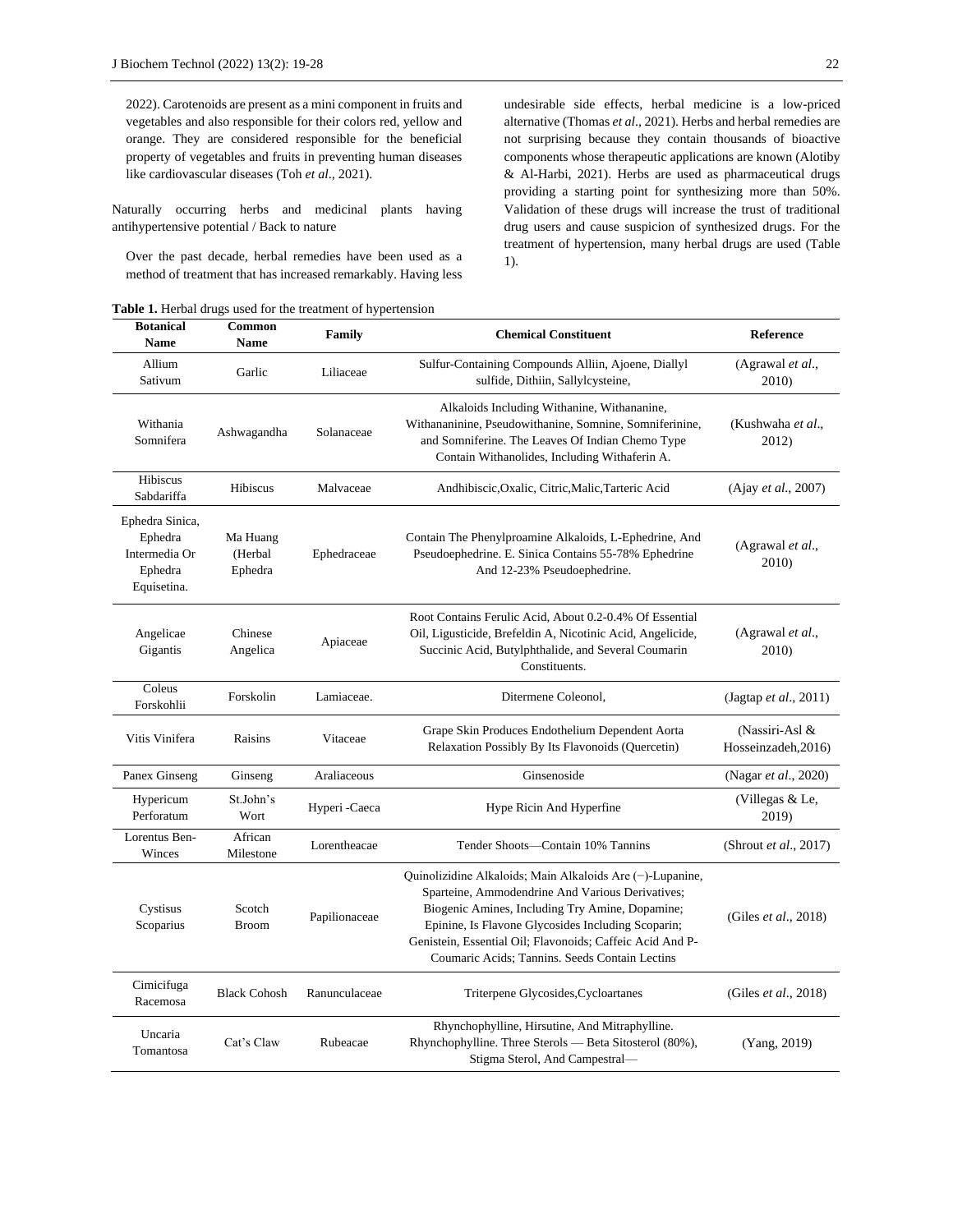| Nelumbo<br>Nucifera                               | Lotus                       | Nelumbonaceae | Alkaloids Including Isoliensinine, Liensinine, Lotusine,<br>Referine, and Demethylcoclaurine. And Methylcorypalline,<br>Among Them, Referine has been indicated to have A<br>Vasodilating Effect, And Liensinine Has Antihypertensive<br>And Antiarrhymic Abilities | (Mumtaz et al.,<br>2017)                      |
|---------------------------------------------------|-----------------------------|---------------|---------------------------------------------------------------------------------------------------------------------------------------------------------------------------------------------------------------------------------------------------------------------|-----------------------------------------------|
| Gingiber<br>Officinalis                           | Ginger                      | Zingiberaceae | Volatile Oil 3sesquiterpines: Bisaboline, Zingiberene And<br>Zingiberol                                                                                                                                                                                             | (Baharvand-Ahmadi<br>& Asadi-Samani,<br>2017) |
| Ginkgo Biloba                                     | Ginkgo                      | Ginkgoaceae   | Hydroginkgolic Acid, Phenolic Acids; Ginkgoides<br>Flavonoids Ginkgolic Acid, . Bioflavonoids; Bilobetin<br>Ginkgetin, Sciadopitysin,                                                                                                                               | (DalBó & de Aguiar<br>Amaral, 2017)           |
| Hydrastis<br>Canadensis                           | Golden Seal                 | Ranunculaceae | 3 Alkaloid Hydrastine, Berberine, Canadine                                                                                                                                                                                                                          | (Agrawal et al.,<br>2010)                     |
| Crataegus<br>Laevigata/<br>Crataegus<br>Oxycantha | Hawthorn                    | Rosaceae      | Catechins, Flavonoids, Saponins, Triterpene Amines, And<br>Oligomeric Proanthocyanidins (Opcs                                                                                                                                                                       | (Chang et al., 2005)                          |
| Viscum Album                                      | Mistletoe                   | Loranthaceae  | Toxic Proteins, Viscotoxin Designated Phoratoxin,                                                                                                                                                                                                                   | (Ofem et al., 2007)                           |
| <b>Urtica Dioica</b>                              | Stinging<br>Nettle          | Urticaceae    | Histamine, Acetylcholine, And 5hydroxytryptamine (5-HT).<br>Acetylcholine Is Present In The Rhizomes And Cortex,<br>Leaves, and Rootlets, In The Ascending Order Of<br>Concentration.                                                                               | (Qayyum et al.,<br>2006)                      |
| Centella<br>Asiatica                              | Jalbrahmi                   | Apiaceae      | Pentacyclic Triterpenes Derivativesmadecassosides And<br>Asiaticosides.                                                                                                                                                                                             | (Nisha et al., 2017)                          |
| Nigella Sativa                                    | <b>Black Cumin</b><br>Seeds | Ranunculaceae | Dithymoquinone Thymoquinone, , Thymol, Caracole,<br>Thymohydroquinone, Tanethole And 4-Terpineol.                                                                                                                                                                   | (Vaz et al., 2018)                            |
| Termenalia<br>Arjuna                              | Arjuna                      | Combretaceae. | Triterpenoid Saponins, Flavonoids, Tannins, Ellagic Acid,<br>Phytosterols, Gallic Acid, Magnesium, Opcs, Zinc, Calcium,<br>And Copper                                                                                                                               | (Dhingra et al.,<br>2013)                     |
| Rauwolfia<br>Serpentina                           | Sankroot                    | Apocynaceae   | Rescinnamine, Serpentinine, Deserpidine, Sarpagine,<br>Ajmaline, And Chandran                                                                                                                                                                                       | (Oates, 2001)                                 |

# *Herbal Drugs*

# *Allium Sativum*

Garlic has become a popular name used for a disease world, with a variety of records of hypotensive activity in several diseases, including hyperlipidemia, coronary heart attack, high blood pressure, age-related vascular changes or atherosclerosis, ear pain, syndrome of chronic fatigue (CFS), and menstrual disruption, garlic (Ashraf *et al*., 2022). Allicin has beneficial healing effects, and garlic odor is the primary active compound attribute. Garlic is considered a strong inhibitor of platelet aggregation. By stimulating the development of the relaxing factor derived from endothelium (EDRF), lower blood pressure causes muscles' smooth relaxation, and vasodilation is expected to be induced. For many diverse applications, such as decreasing the number of risks related to cardiovascular disease and hypertension (1) lowering cholesterol and LDL, (2) lowering HSD cholesterol, (3) lowering blood pressure, (5) enhancing blood circulation, (7) raising platelet inhibited aggregation and (8) decreased plasma viscosity, It is used in a variety of fields including HBP and the reduction of cardiovascular risk factors (Sawal *et al*., 2021; Sharma *et al*., 2021). It is believed that the effect of blood pressure is caused by the opening of ion channels in the vascular smooth muscle membrane (CA) and affects hyperpolarization and causes vasodilation.

## *Uncaria Tomentosa*

Several species with the cat's law common name are related to that plant. Different phytochemicals in Uncaria tomentosa aqueous extract have different heart and blood effects (Oogaki *et al*., 2021). Rhinophilline, hirsutism and mitraphylline are alkaloids of this plant. Rhinophylline has also been an agent for platelet aggregation and thrombosis. Blood clots can be avoided and minimized in blood vessels, endothelial blood vessels can be expanded, peripherals of blood vessels increased, heart rate decreased, and cholesterol reduced (Villegas Vílchez *et al*., 2022).

Various chemical compounds have enhanced body water loss a nd smooth muscle relaxation (Kolodziejczyk-Czepas *et al*., 2021). All these results may be beneficial in reducing BP. It has also been suggested that Uncaria tomentosa water extract can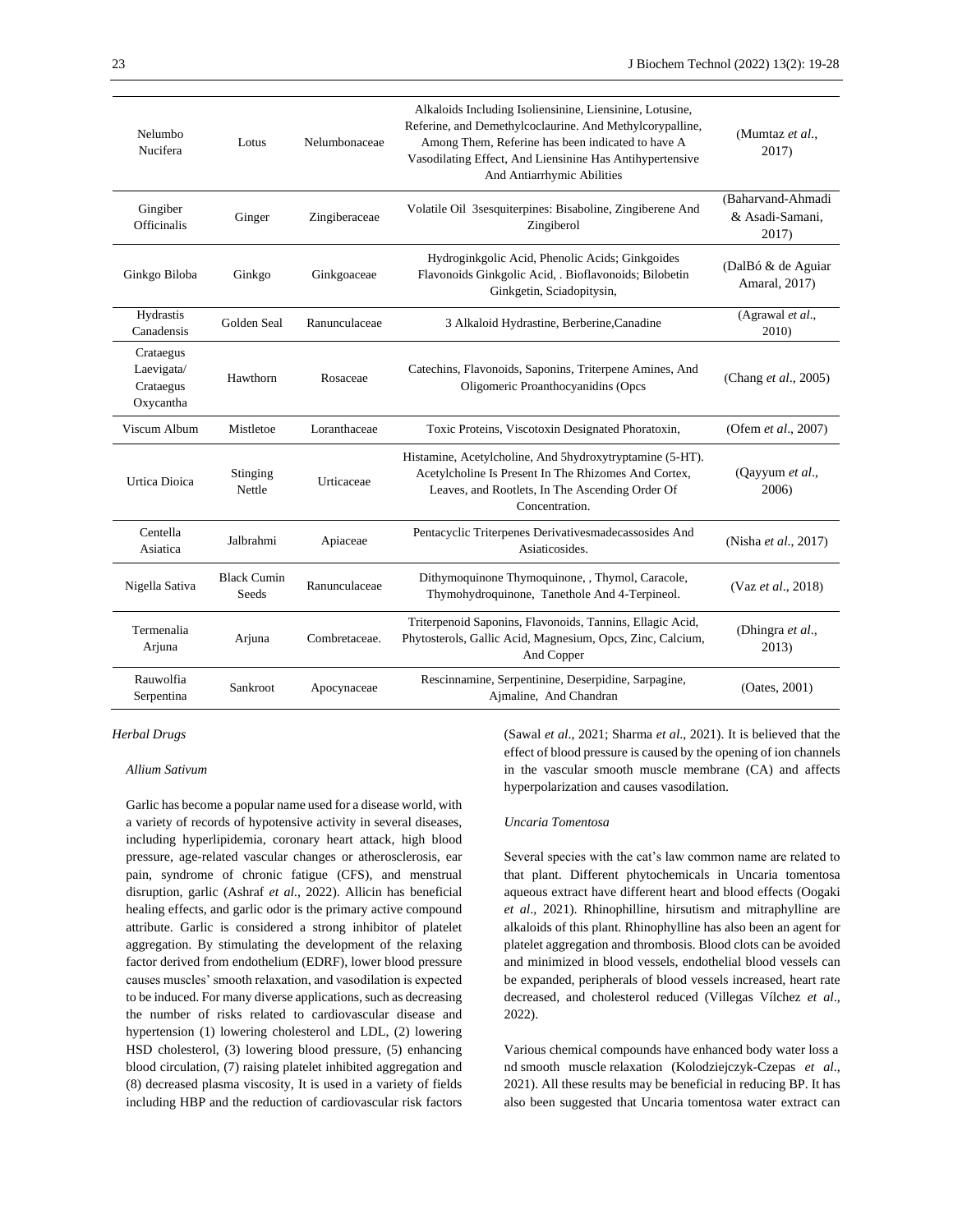help prevent stroke, heart attacks and cardiovascular system disorders (due to reduced C-reactive protein levels).

#### *Rauwolfia Serpentina*

The common name of the plant is snakeroot. This plant is used to treat high blood pressure. The hypertensive plant is considered to be the most effective. Hypertension and other cardiovascular disease reserpine and other alkaloids (Jajra & Rao, 2019). Alkaloid isolated of R. Serpentine is the first effective medicinal drug commonly used in HTN long-term care (Wahid *et al*., 2020). The treatment of tachycardia and thyrotoxicosis was introduced in 1952 with HTP Serpasil as reserpine. The reserpine, dihydroergocristine and diuretic mixture is still in nature (Brinerdin, Crystepin).

### *Coleus Forskohlii*

Common name Forskolin is used for medicine in ayurvedic. The Forskolin, an aspect of this plant, has been identified by the Indian Central Medication Research Institute. Forskolin is reported to reduce the effects of blood pressure and relax the arterial vascular smooth muscle (Cammalleri *et al*., 2020). In research with isolated cardiac tissue, Forskolin- membraneadenomyosis and cytoplasmic protein kinase cAMP.

## *Ginkgo (Ginkgo Biloba)*

In the dementia diagnosis, including vascular, mixed dementia, and Alzheimer's, fruits and leaves from the ginkgo tree. Ginkgo leaf is also utilized for cerebral vascular insufficiency disorders, particularly for the elderly, including headaches, memory loss, dizziness, tinnitus, hearing disorders, and trouble mood (Jialiken *et al*., 2021). There is also orally consumed for ischemic stroke. Ginkgo was used to improve cognitive problems and sleep habits in patients with Chronic Fatigue Syndrome (CFS), depression, CFS, and eye diseases, such as male degree and glaucoma (Das *et al*., 2022). Flavonoids and glycosides are the main activity of plants. Ginkgo is marketed in combination or as a single herbal compound. Thrombosis, heart disorders; arteriosclerosis, and angina pectoris. The single herbal compound can be found in tablets. Ginkgo extract has a very strong vascular effect. Extracts from Ginkgo leaves can be found in both clinical and experimental data, and the deepseated medium and small artery regions, in particular, induce vasodilation and increase vascular blood flow (Arunima *et al*., 2021).

#### *Hawthorne (Crataegus oxycantha and Crataegus monogyna)*

Hawthorne has commonly treated cardiovascular diseases in many societies. However, It consists of active constituents, including oligomeric proanthocyanidins(OPCs), flavonoids, amines, triterpene saponins, and catechins (Bass *et al*., 2022). Hawthorne showed a lowering mild blood pressure response up to maximal four weeks results. Coronary blood vessels are dilated by herbs. Rat found proanthocyanidins while *in* *vitro* study. It is extracted from the hawthorn's relaxed vascular tone (Shahrestani *et al*., 2021).

#### *European Mistletoe*

Nowadays, European Mistletoe is favored in medicine because of its hypotensive activity and anticancer properties. Mistletoe is familiar with antispasmodic, tumor-inhibiting, hypotensive, thymus stimulating activity, cardiotonic, and vasodilatory. Its pharmacological outcome includes a hypotensive activity. This was considered during the alcohol extraction of mistletoe (Japanese and European). When executed on cats, European and Japanese mistletoe showed lower blood pressure (Majeed & Rehman, 2021). Similar hypotensive results of mistletoe were shown in other animal experimental studies reported by other researchers.

#### *Nigella Sativa*

Although various medicinal plants (Family Ranunculaceae) are considered important herbs for a wide spectrum of pharmacological potential, cardiovascular disorders are treated with essential oil of this herb having the antioxidant property that makes it useful for the treatment. Thymol, thymoquinone, thymohydroquinone, and dithymoquinone. Carvacrol, tanethole and 4- terpineol are active constituents of Nigella sativa (Shoaei‐Hagh *et al*., 2021). The hypotensive action of this herb is just because of its essential oil. The volatile oil in an animal study found potential to act as an antihypertensive agent. Nigella's antioxidant properties are confirmed by TLC (Thin layer chromatography).

## *Hibiscus Sabdariffa*

In non-pharmacological treatment, Hibiscus-sabdariffa is one potential. The calyces' infusions used in folk medicine are effective for High Blood Pressure and other conditions. Many West African countries traditionally used Hibiscus sabdariffa (leaves, calyx, and corolla) for medicinal principles. The antihypertensive response of the Hibiscus sabdariffa plant has been studied variously. Calyx of HS antihypertensive effect was reported in a study. In Lagos, the same results were produced independently (Abdelmonem *et al*., 2022)*.* Fall in induced hypertensive rates in blood pressure is due to the extracted water of the dry HS (herbaceous stem) calyx, and antihypertensive effects of extracted dry HS attributed to mediation.

#### *Ephedra Sinica*

*Ephedra sinica, Ephedra intermedia* or *Ephedra equisetina are* dry HS (herbaceous stem). For the treatment of asthma, traditional Chinese medicine is commonly Small doses of Ephedra sinica. Phenylproamine alkaloids are present in all three Ephedra. Ephedrine (55-78%) and pseudoephedrine (12- 23%) are present in l-ephedrine and d-pseudoephedrine. *E. Sinica* (Mushagalusa Kasali *et al*., 2021)*.* Although *ephedra* herb is available in a variety for purchase, having different formulas like weight loss formulas. Ephedrine is a recognized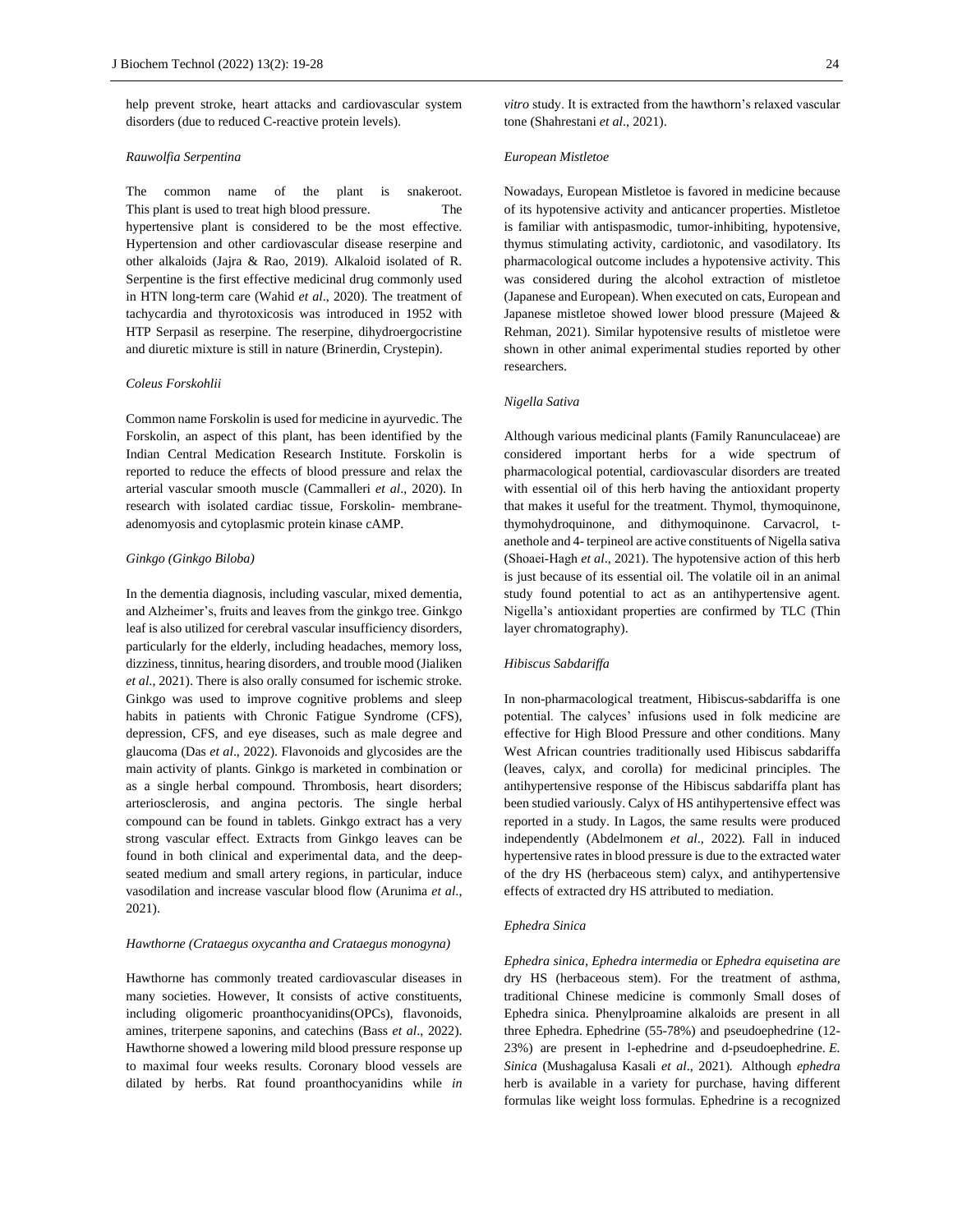sympathomimetic agent with an epinephrine structure, which acts on both α and β-adrenergic receptors (Hong *et al*., 2021). This relaxes bronchial muscles and induces anti-asthmatic activity through its β-adrenergic function. By the α-1agonist effect, it induces a myocardial stimulation. α-agonistic effect of Ephedrine constricts blood vessels, resulting in increased heart rate and BP (Blood Pressure) with rising cardiac output. Cerebral accidents and myocardial infarcts severe reactions are associated with *Ephedra herb*. This herb may be useful for lowering blood pressure medications.

## **Conclusion**

For primary health care in developing countries, 80% use herbal medicines. Natural products are considered the best primary health care because of lesser side effects, safety, better cultural acceptability and inexpensiveness. Diet, exercise, and stress are the changes made in our lifestyle that can help lower BP (blood pressure). The most studied and widely used for hypertension are Allium Sativum, Uncaria tomentosa, Rauwolfia serpentina, and Coleus forskohlii. Ginkgo, Hawthorne, European Mistletoe, Nigella sativa, Hibiscus sabdariffa, and Ephedra sinica. Herbal medicine is studied as a potential therapeutic agent in treating hypertension.

# **Acknowledgments:** None

**Conflict of interest:** None

**Financial support:** None

**Ethics statement:** None

# **References**

- Abdelmonem, M., Ebada, M. A., Diab, S., Ahmed, M. M., Zaazouee, M. S., Essa, T. M., ElBaz, Z. S., Ghaith, H. S., Abdella, W. S., Ebada, M., et al. (2022). Efficacy of Hibiscus sabdariffa on Reducing Blood Pressure in Patients With Mild-to-Moderate Hypertension: A Systematic Review and Meta-Analysis of Published Randomized Controlled Trials. *Journal of Cardiovascular Pharmacology*, *79*(1), e64-e74.
- Agrawal, M., Nandini, D., Sharma, V., & Chauhan, N. S. (2010). Herbal remedies for treatment of hypertension. *International Journal of Pharmaceutical Sciences and Research*, *1*(5), 1-21.
- Ahmad, A., Riaz, S., Nadeem, M. S., Mubeen, U., & Maham, K. (2022). Role of Carotenoids in Cardiovascular Disease. In *Carotenoids-New Perspectives and Application*. IntechOpen.
- Ajay, M., Chai, H. J., Mustafa, A. M., Gilani, A. H., & Mustafa, M. R. (2007). Mechanisms of the anti-hypertensive effect of Hibiscus sabdariffa L. calyces. *Journal of ethnopharmacology*, *109*(3), 388-393.
- Akbarpour, S., Khalili, D., Zeraati, H., Mansournia, M. A., Ramezankhani, A., & Fotouhi, A. (2018). Healthy lifestyle

25 J Biochem Technol (2022) 13(2): 19-28

behaviors and control of hypertension among adult hypertensive patients. *Scientific Reports*, *8*(1), 1-9.

- Alotiby, A. A., & Al-Harbi, L. N. (2021). Prevalence of using herbs and natural products as a protective measure during the COVID-19 pandemic among the Saudi population: an online cross-sectional survey. *Saudi Pharmaceutical Journal*, *29*(5), 410-417.
- Artru, F., Moschouri, E., & Denys, A. (2022). Direct intrahepatic portocaval shunt (DIPS) or transjugular transcaval intrahepatic portosystemic shunt (TTIPS) to treat complications of portal hypertension: indications, technique, and outcomes beyond Budd-Chiari syndrome. *Clinics and Research in Hepatology and Gastroenterology*, 101858.
- Arunima, C., Julia, J., & Prasobh, G. (2021). A review on role of ginkgo biloba in treating alzheimer's disease.
- Ashraf, R., Sarwar, M., Kamil, N., Wahid, S., & Qureshi, A. (2022). Analysis of dose and duration dependent effects of Allium sativum Linn and other hypocholesterolemic agents exhibited on dyslipidemia in patients with essential hypertension. *Pakistan Journal of Pharmaceutical Sciences*, *35*(3).
- Aspite, S., Schepis, F., Roccarina, D., Gitto, S., Citone, M., Di Bonaventura, C., Bianchini, M., Arena, U., Vannucchi, A. M., Guglielmelli, P., et al. (2022). Portosystemic shunt is an effective treatment for complications of portal hypertension in hepatic myeloid metaplasia and improves nutritional status. *Liver International*, *42*(2), 419-424.
- Baharvand-Ahmadi, B., & Asadi-Samani, M. (2017). A minireview on the most important effective medicinal plants to treat hypertension in ethnobotanical evidence of Iran. *Journal of Nephropharmacology*, *6*(1), 3.
- Bailey, B., Euser, A. G., Bol, K. A., Julian, C. G., & Moore, L. G. (2022). High-altitude residence alters blood-pressure course and increases hypertensive disorders of pregnancy. *The Journal of Maternal-Fetal & Neonatal Medicine*, *35*(7), 1264-1271.
- Bass, L. M., Ye, W., Hawthorne, K., Leung, D. H., Murray, K. F., Molleston, J. P., Romero, R., Karpen, S., Rosenthal, P., Loomes, K. M., et al. (2022). Risk of variceal hemorrhage and pretransplant mortality in children with biliary atresia. *Hepatology*.
- Bell, C. S., Samuel, J. P., & Samuels, J. A. (2019). Prevalence of hypertension in children: applying the new American Academy of Pediatrics clinical practice guideline. *Hypertension*, *73*(1), 148-152.
- Boa Sorte Silva, N. C., Petrella, A. F., Christopher, N., Marriott, C. F., Gill, D. P., Owen, A. M., & Petrella, R. J. (2021). The benefits of high-intensity interval training on cognition and blood pressure in older adults with hypertension and subjective cognitive decline: Results from the heart & mind study. *Frontiers in Aging Neuroscience*.
- Cammalleri, M., Dal Monte, M., Amato, R., Bagnoli, P., & Rusciano, D. (2020). A dietary combination of forskolin with homotaurine, spearmint and B vitamins protects injured retinal ganglion cells in a rodent model of hypertensive glaucoma. *Nutrients*, *12*(4), 1189.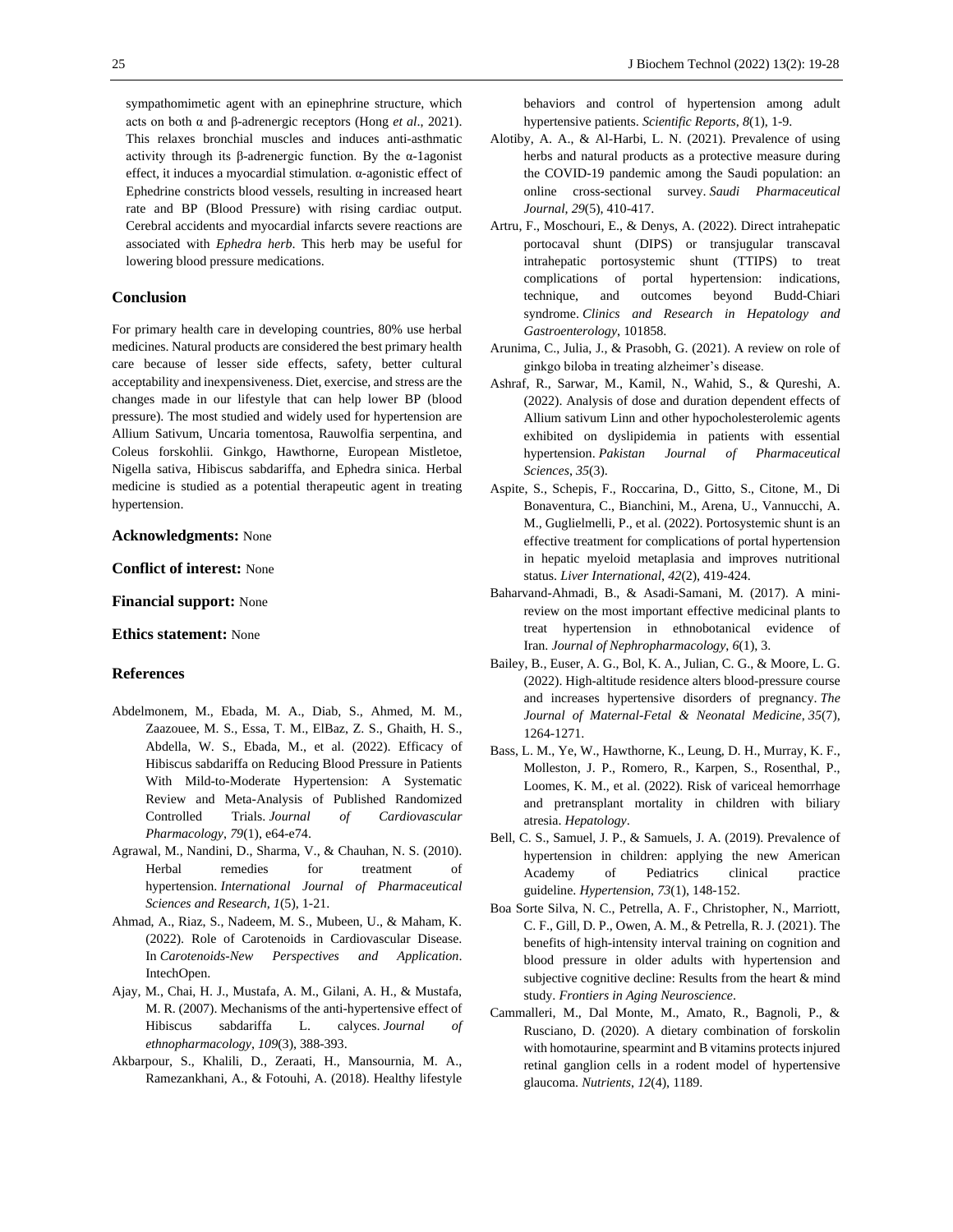- Chang, W. T., Dao, J., & Shao, Z. H. (2005). Hawthorn: potential roles in cardiovascular disease. *The American Journal of Chinese Medicine*, *33*(01), 1-10.
- Chia, Y. C. (2022). Hypertension in the Elderly: Pathophysiology and Clinical Significance. In *Hypertension and Cardiovascular Disease in Asia* (pp. 239-256). Springer, Cham.
- DalBó, S., & de Aguiar Amaral, P. (2017). Medicinal plants that can cause changes in blood pressure and interactions with antihypertensive agents. *American Journal of Ethnomedicine, 4*(1), 2-8.
- Das, R., Lami, M. S., Chakraborty, A. J., Mitra, S., Tallei, T. E., Idroes, R., Mohamed, A. A. R., Hossain, M., Dhama, K., Mostafa-Hedeab, G., et al. (2022). Ginkgo biloba: A Treasure of Functional Phytochemicals with Multimedicinal Applications. *Evidence-Based Complementary and Alternative Medicine*, *2022*.
- Denisova, A. R., Solntseva, T. D., Zarmanbetova, A. S., Tkacheva, A. A., Sivakova, O. A., & Chazova, I. Е. (2022). The incidence of cardiovascular and cerebrovascular complications in patients with uncontrolled hypertension. *Terapevticheskii arkhiv*, *94*(1), 94-99.
- Dhingra, V., Dhingra, S., & Singla, A. (2013). Forensic and pharmacognostic studies of the Terminalia arjuna Bark. *Egyptian Journal of Forensic Sciences*, *3*(1), 15-19.
- Diop, M., Niang-Diop, F., Dieng, S. D., Samb, A., Manga, G. E. D., Sané, A. P., Sène, M. B., Sambou, B., Goudiaby, A., & Diatta, E. A. (2022). Ethnobotanical study of medicinal plants for treatment of diabetes and hypertension used in communities near Fathala Forest, Senegal. *Ethnobotany Research and Applications*, *23*, 1-15.
- Durazzo, A., Lucarini, M., Souto, E. B., Cicala, C., Caiazzo, E., Izzo, A. A., Novellino, E., & Santini, A. (2019). Polyphenols: A concise overview on the chemistry, occurrence, and human health. *Phytotherapy Research*, *33*(9), 2221-2243.
- Ekblad, M. O., Gissler, M., & Korhonen, P. E. (2022). New theory about the pathophysiology of preeclampsia derived from the paradox of positive effects of maternal smoking. *Journal of Hypertension*, *40*(6), 1223-1230.
- Fuchs, F. D., & Whelton, P. K. (2020). High blood pressure and cardiovascular disease. *Hypertension*, *75*(2), 285-292.
- Giles, T. D., Sander, G. E., & Fernandez, C. (2018). Iatrogenicity of Blood Pressure measurement in the Diagnosis of Hypertension. *Iatrogenicity: Causes and Consequences of Iatrogenesis in Cardiovascular Medicine*, *28*(29), 30.
- Gupta, H., Vidhale, T., Pustake, M., Gandhi, C., & Roy, T. (2022). Utility of ambulatory blood pressure monitoring in detection of masked hypertension and risk of hypertension mediated organ damage in normotensive patients with type 2 diabetes mellitus. *Blood Pressure*, *31*(1), 50-57.
- Hong, M. H., Kim, H. Y., Jang, Y. J., Na, S. W., Han, B. H., Yoon, J. J., Seo, C. S., Lee, H. S., Lee, Y. J., & Kang, D. G. (2021). New Therapeutic Insight into the Effect of Ma Huang Tang on Blood Pressure and Renal Dysfunction in the L-NAME-Induced Hypertension. *Evidence-Based Complementary and Alternative Medicine*, *2021*.
- Ike, N. A. (2020). Overview of the Phytochemicals of medicinal plants to lower blood pressure. *Scholars Academic Journal of Pharmacy*, *9*(11), 318-329.
- Jagtap, M., Chandola, H. M., & Ravishankar, B. (2011). Clinical efficacy of Coleus forskohlii (Willd.) Briq.(Makandi) in hypertension of geriatric population. *Ayu*, *32*(1), 59.
- Jajra, S. D., & Rao, S. (2019). Role of Rauwolfia Serpentina in the management of hypertension.
- Jennings, J. R., Muldoon, M. F., Allen, B., Ginty, A. T., & Gianaros, P. J. (2021). Cerebrovascular function in hypertension: Does high blood pressure make you old?. *Psychophysiology*, *58*(7), e13654.
- Jialiken, D., Qian, L., Ren, S., Wu, L., Xu, J., & Zou, C. (2021). Combined therapy of hypertensive nephropathy with ginkgo leaf extract and dipyridamole injection and antihypertensive drugs: A systematic review and metaanalysis. *Medicine*, *100*(19).
- Khattulanuar, F. S., Sekar, M., Fuloria, S., Gan, S. H., Rani, N. N. I. M., Ravi, S., Chidambaram, K., Begum, M. Y., Azad, A. K., Jeyabalan, S., et al. (2022). Tilianin: A Potential Natural Lead Molecule for New Drug Design and Development for the Treatment of Cardiovascular Disorders. *Molecules*, *27*(3), 673.
- Kolodziejczyk-Czepas, J., Ponczek, M., Sady-Janczak, M., Pilarski, R., & Bukowska, B. (2021). Extracts from Uncaria tomentosa as antiplatelet agents and thrombin inhibitors–the in vitro and in silico study. *Journal of Ethnopharmacology*, *267*, 113494.
- Kushwaha, S., Betsy, A., & Chawla, P. (2012). Effect of Ashwagandha (Withania somnifera) root powder supplementation in treatment of hypertension. *Studies on Ethno-Medicine*, *6*(2), 111-115.
- Liu, K., Luo, M., & Wei, S. (2019). The bioprotective effects of polyphenols on metabolic syndrome against oxidative stress: Evidences and perspectives. *Oxidative Medicine and Cellular Longevity*, *2019*.
- Lopez, E. O., Ballard, B. D., & Jan, A. (2021). Cardiovascular disease. In *StatPearls [Internet]*. StatPearls Publishing.
- Maaliki, D., Shaito, A. A., Pintus, G., El-Yazbi, A., & Eid, A. H. (2019). Flavonoids in hypertension: a brief review of the underlying mechanisms. *Current Opinion Pharmacology*, *45*, 57-65.
- Majeed, M., & Rehman, R. U. (2021). Phytochemistry, Pharmacology, and Toxicity of an Epiphytic Medicinal Shrub Viscum album L.(White Berry Mistletoe). *Medicinal and Aromatic Plants*, 287-301.
- Martinez-Ríos, E., Montesinos, L., Alfaro-Ponce, M., & Pecchia, L. (2021). A review of machine learning in hypertension detection and blood pressure estimation based on clinical and physiological data. *Biomedical Signal Processing and Control*, *68*, 102813.
- Mills, K. T., Stefanescu, A., & He, J. (2020). The global epidemiology of hypertension. *Nature Reviews Nephrology*, *16*(4), 223-237.
- Mohsen Ibrahim, M. (2018). Hypertension in developing countries: a major challenge for the future. *Current Hypertension Reports*, *20*(5), 1-10.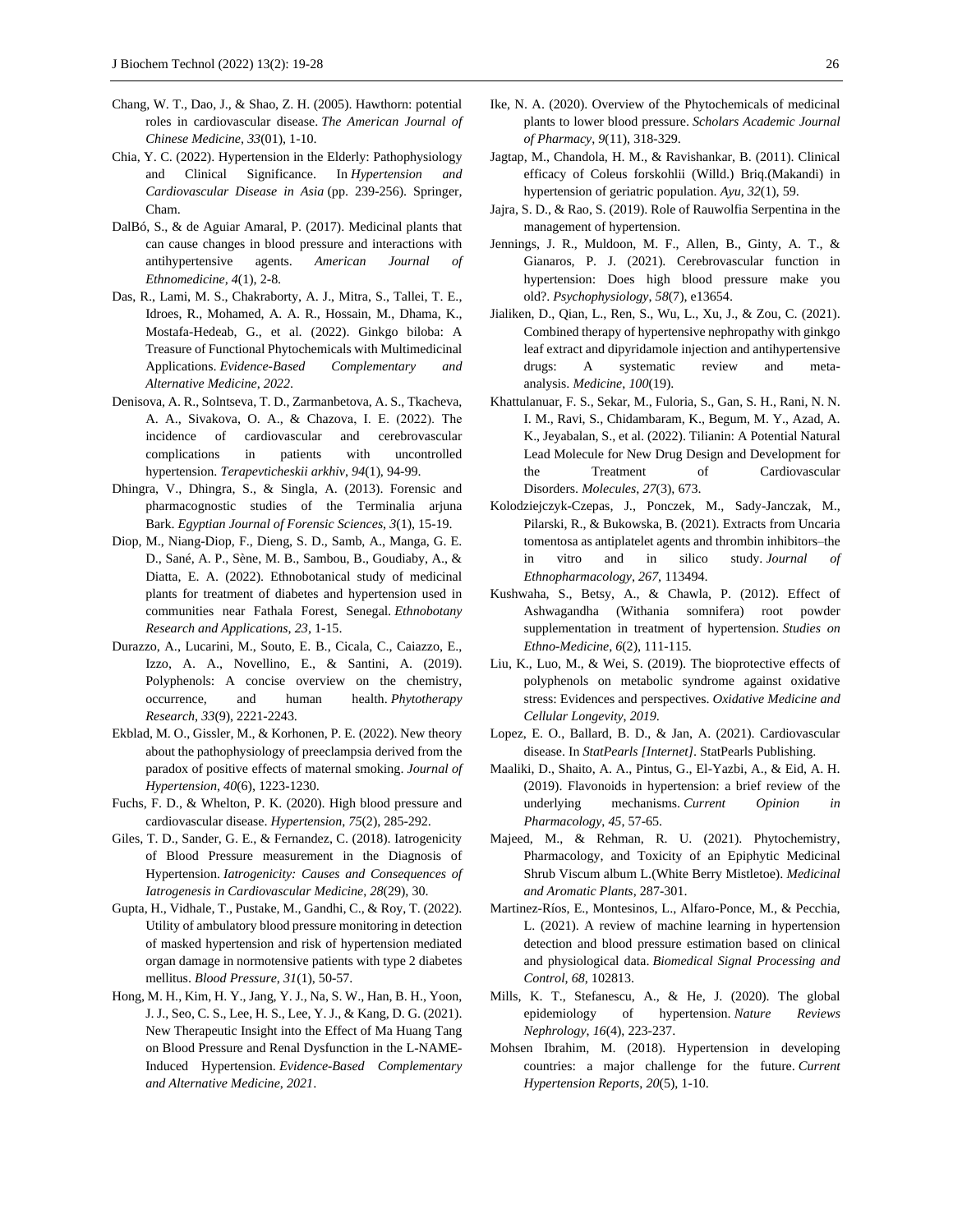- Mondal, S., & Rahaman, S. T. (2020). Flavonoids: A vital resource in healthcare and medicine. *Pharmacy & Pharmacology International Journal*, *8*(2), 91-104.
- Mumtaz, A., Ashfaq, U. A., ul Qamar, M. T., Anwar, F., Gulzar, F., Ali, M. A., Saari, N., & Pervez, M. T. (2017). MPD3: a useful medicinal plants database for drug designing. *Natural Product Research*, *31*(11), 1228-1236.
- Mushagalusa Kasali, F., Ahadi Irenge, C., Murhula Hamuli, P., Birindwa Mulashe, P., Murhula Katabana, D., Mangambu Mokoso, J. D. D., Mpiana, P. T., & Ntokamunda Kadima, J. (2021). Ethnopharmacological Survey on Treatment of Hypertension by Traditional Healers in Bukavu City, DR Congo. *Evidence-Based Complementary and Alternative Medicine*, *2021*.
- Nagar, H., Kang, S. K., Choi, S. W., Song, H. J., Choi, S. J., Piao, S., Kim, S., Lee, I., & Kim, C. S. (2020). Antihypertensive Effects of Rg3-Enriched Korean Vitamin Ginseng in Spontaneously Hypertensive Rats. *Natural Product Communications*, *15*(1), 1934578X19900712.
- Nassiri‐Asl, M., & Hosseinzadeh, H. (2016). Review of the pharmacological effects of Vitis vinifera (Grape) and its bioactive constituents: an update. *Phytotherapy Research*, *30*(9), 1392-1403.
- Nisha, J., Anbu, N., & Purushothaman, I. (2017). A Review on traditional herbs used in Parkinson's disease (Nadukku Vatham).
- Nowbar, A. N., Gitto, M., Howard, J. P., Francis, D. P., & Al-Lamee, R. (2019). Mortality from ischemic heart disease: Analysis of data from the World Health Organization and coronary artery disease risk factors from NCD Risk Factor Collaboration. *Circulation: Cardiovascular Quality and Outcomes*, *12*(6), e005375.
- Oates, J. A. (2001). Antihypertensive agents and the drug therapy of hypertension. *Goodman & Gilman's the Pharmacological Basis of Therapeutics*.
- Ofem, O. E., Eno, A. E., Imoru, J., Nkanu, E., Unoh, F., & Ibu, J. O. (2007). Effect of crude aqueous leaf extract of Viscum album (mistletoe) in hypertensive rats. *Indian Journal of Pharmacology*, *39*(1), 15.
- Oliva, R. V. (2019). A review on the status of hypertension in six Southeast Asian Countries. *Hypertension*, *5*(2), 45-48.
- Oogaki, Y., Ozawa, R., Seshima, K., Shinoda, R., Torii, Y., Takahashi, H., Iwata, H., Kuwayama, T., & Shirasuna, K. (2021). Uncaria tomentosa extract (AC-11) improves pregnancy hypertension together with suppression of sFlt-1 and sEng. *Pregnancy Hypertension*, *26*, 127-132.
- Qayyum, R., Qamar, H. M. U. D., Khan, S., Salma, U., Khan, T., & Shah, A. J. (2016). Mechanisms underlying the antihypertensive properties of Urtica dioica. *Journal of Translational Medicine*, *14*(1), 1-13.
- Roerecke, M., Kaczorowski, J., & Myers, M. G. (2019). Comparing automated office blood pressure readings with other methods of blood pressure measurement for identifying patients with possible hypertension: a systematic review and meta-analysis. *JAMA Internal Medicine*, *179*(3), 351-362.
- Sawal, S. B., Thakre, M. P., & Ganeshrao, P. (2021). Review on effect of garlic (Allium Sativum) on blood pressure.
- Shahrestani, S., Hitos, K., Hort, A., Spike, E., Gibbons, T. J., Lendzion, R., Yuen, L., Pleass, H. C., & Hawthorne, W. J. (2021, January). Successful Expectant Management of Nonocclusive Thrombosis in Simultaneous Pancreas-Kidney Transplantation. In *Transplantation Proceedings* (Vol. 53, No. 1, pp. 371-378). Elsevier.
- Shaikh, J. R., & Patil, M. K. (2020). Qualitative tests for preliminary phytochemical screening: An overview. *International Journal of Chemical Studies*, *8*(2), 603-608.
- Sharma, N., Behl, T., Singh, S., Bansal, A., Singh, S. K., & Zahoor, I. (2021). Expatiating the therapeutic profile of garlic (Allium sativum): A bench to bedside approach. *Biointerface Research in Applied Chemistry*, *11*(6), 14225-14239.
- Shoaei‐Hagh, P., Kamelan Kafi, F., Najafi, S., Zamanzadeh, M., Heidari Bakavoli, A., Ramezani, J., Soltanian, S., Asili, J., Hosseinzadeh, H., Eslami, S., et al. (2021). A randomized, double‐blind, placebo‐controlled, clinical trial to evaluate the benefits of Nigella sativa seeds oil in reducing cardiovascular risks in hypertensive patients. *Phytotherapy Research*, *35*(8), 4388-4400.
- Shrout, T., Rudy, D. W., & Piascik, M. T. (2017). Hypertension update, JNC8 and beyond. *Current Opinion in Pharmacology*, *33*, 41-46.
- Surma, S., Romańczyk, M., Witalińska-Łabuzek, J., Czerniuk, M. R., Łabuzek, K., & Filipiak, K. J. (2021). Periodontitis, blood pressure, and the risk and control of arterial hypertension: epidemiological, clinical, and pathophysiological aspects—review of the literature and clinical trials. *Current Hypertension Reports*, *23*(5), 1-14.
- Tanaka, M. (2020). Improving obesity and blood pressure. *Hypertension Research*, *43*(2), 79-89.
- Thomas, A., Proust-Lima, C., Baillet, M., Helmer, C., Delcourt, C., Foubert-Samier, A., Catheline, G., Féart, C., & Samieri, C. (2021). Plasma carotenoids and medial temporal lobe atrophy in older adults. *Clinical Nutrition*, *40*(4), 2460- 2463.
- Toh, D. W. K., Sutanto, C. N., Loh, W. W., Lee, W. Y., Yao, Y., Ong, C. N., & Kim, J. E. (2021). Skin carotenoids status as a potential surrogate marker for cardiovascular disease risk determination in middle-aged and older adults. *Nutrition, Metabolism and Cardiovascular Diseases*, *31*(2), 592-601.
- Vaz, N. P., De Oliveira, D. R., Abouelella, G. A., & Khater, H. F. (2018). The black seed, Nigella sativa (Ranunculaceae), for prevention and treatment of hypertension. *JN Govil and Bhardwaj N*, *48*, 221-244.
- Villegas Vílchez, L. F., Ascencios, J. H., & Dooley, T. P. (2022). GlucoMedix®, an extract of Stevia rebaudiana and Uncaria tomentosa, reduces hyperglycemia, hyperlipidemia, and hypertension in rat models without toxicity: a treatment for metabolic syndrome. *BMC Complementary Medicine and Therapies*, *22*(1), 1-19.
- Villegas, L. R., & Le, M. T. (2019). Compositions and methods for preventing or treating pulmonary hypertension, Google Patents.
- Wahid, M. A., Khalid, M., Hasan, K. A., Roqaiya, M., & Fatima, H. (2020). Potential Role of Unani Herbs in Management of